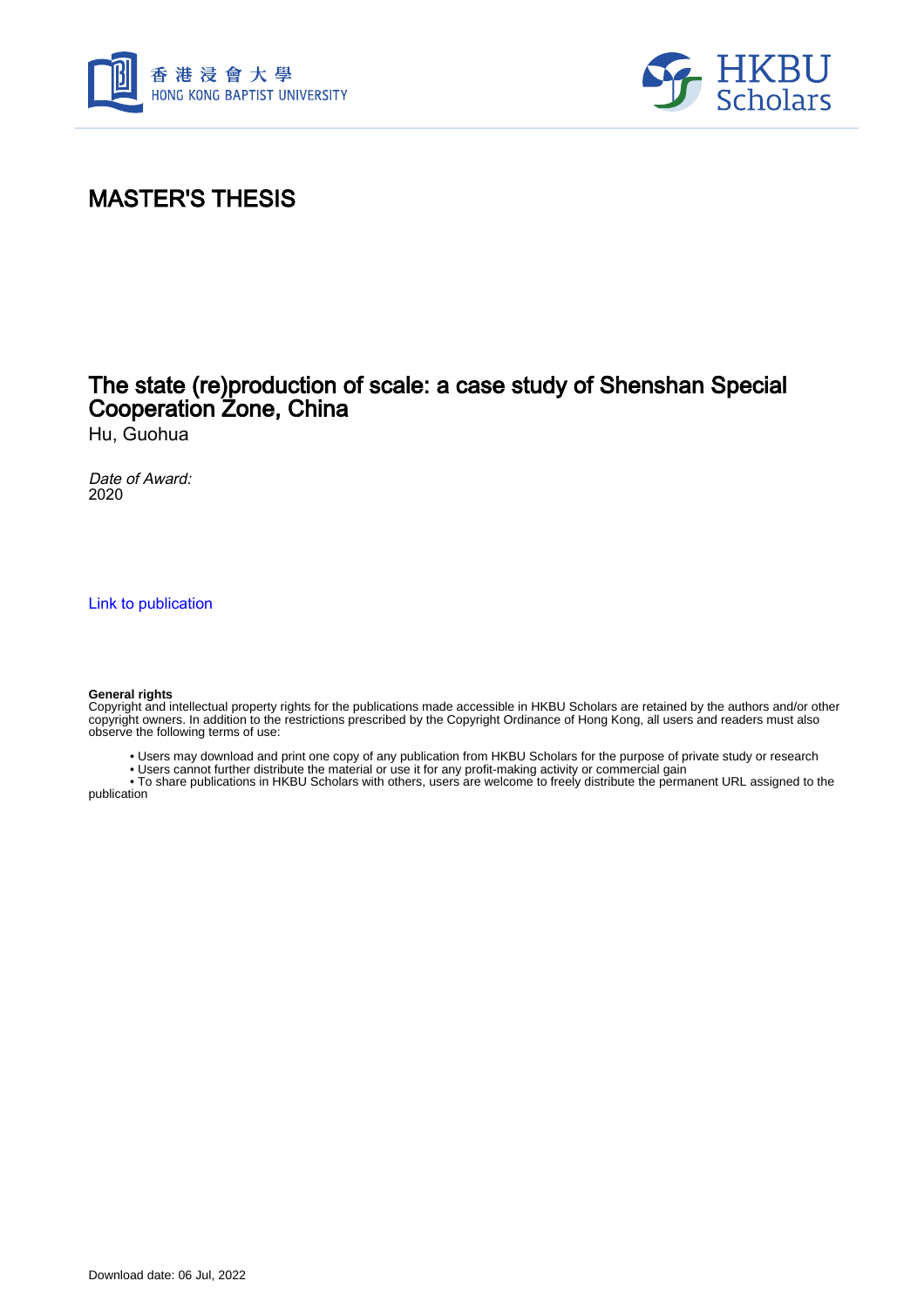### **ABSTRACT**

<span id="page-1-0"></span>The scale is a fundamental yet controversial concept in human geography. Among diverse views over scale, this thesis draws insights from the process-based approach of scale jumping. It is a key notion to understand scale as a process, yet few explorations have been made on making use of its methodological values. Thus this thesis seeks to elaborate the notion by redeveloping it as an analytical framework. Four key elements are therefore concerned: (a) actors and their purposes; (b) directions; (c) approaches; and (d) outcomes. These elements form a framework to investigate the rescaling process of economic space in China. Conventional studies suggest that in the context of global competition, the role of state in scale (re)production has changed from a passive to an active actor. In China, where the state plays an active role in facilitating the economy, different levels of state actors, such as government officials and institutions, are involved in the (re)production of scale. Using the production of Shenshan Special Cooperation Zone (SSCZ) as a case study, the abovementioned four elements are investigated. Specifically, there are three research questions: (a) why do local governments rescale their economy? (b) How do local governments build SSCZ? And (c) what is the outcome of rescaling through SSCZ? The qualitative research method is used to collect data and other information for this research. This includes desktop searches and interviews of businessmen, planners, government officials, and local residents. Through a detailed investigation of the production of SSCZ, this research reveals the role of local governments, their intentions for rescaling, the approaches they used, and the outcomes of the rescaling.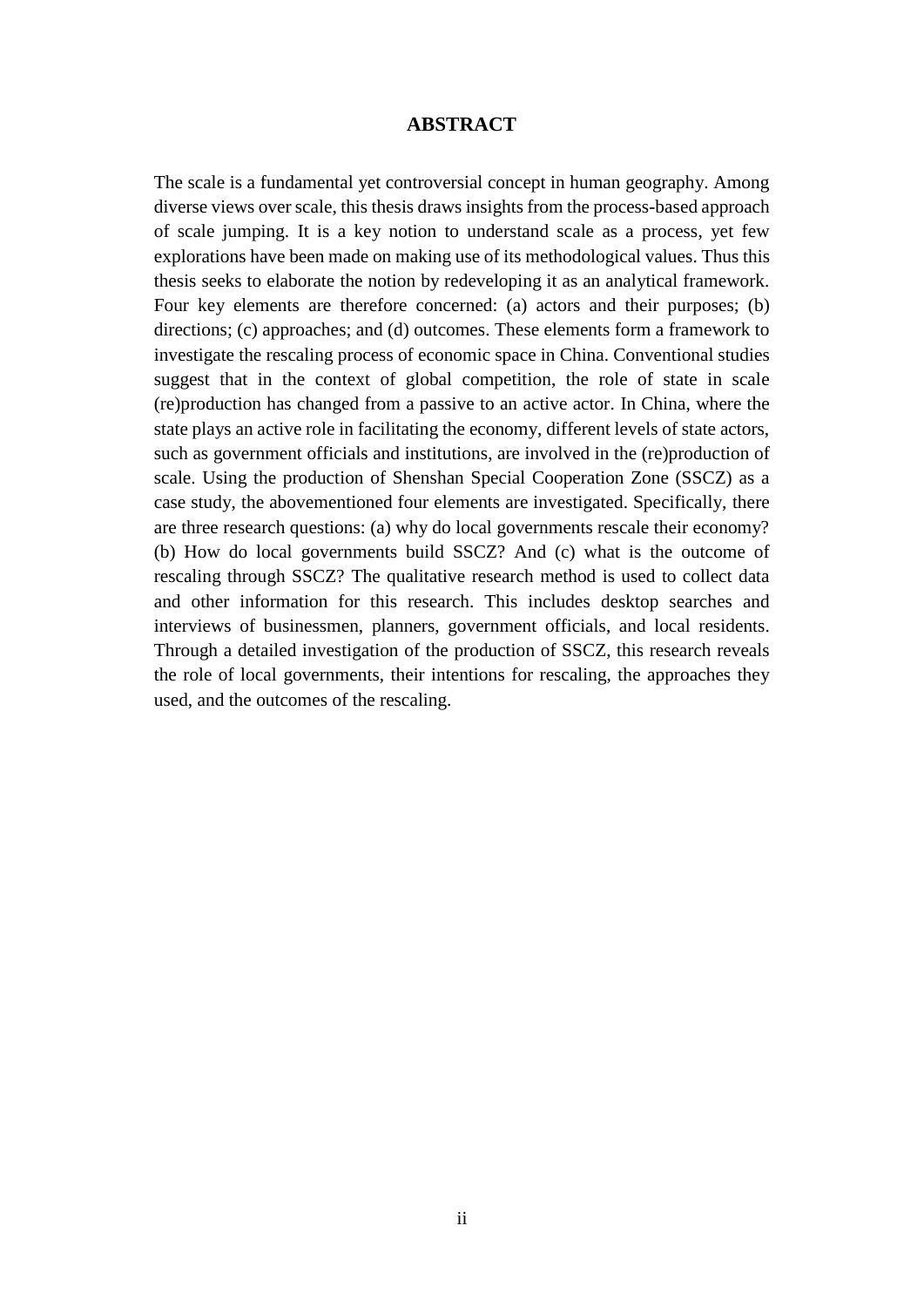### **TABLE OF CONTENTS**

<span id="page-2-0"></span>

| <b>DECLARATION</b>                                                                                     | $\mathbf{i}$   |
|--------------------------------------------------------------------------------------------------------|----------------|
| <b>ABSTRACT</b>                                                                                        | $\ddot{\rm n}$ |
| <b>ACKNOWLEDGMENTS</b>                                                                                 | iii            |
| <b>TABLE OF CONTENTS</b>                                                                               | iv             |
| <b>LIST OF FIGURES</b>                                                                                 | vii            |
| <b>LIST OF TABLES</b>                                                                                  | viii           |
| <b>LIST OF ABBREVIATIONS</b>                                                                           | X              |
| Chapter 1 Introduction                                                                                 | $\mathbf{1}$   |
| 1.1 Research objective                                                                                 | 3              |
| 1.2 Significance of the research                                                                       | 3              |
| 1.3 Research questions and structure                                                                   | 3              |
| 1.4 Research methods                                                                                   | $\overline{4}$ |
| 1.5 Organization of the thesis                                                                         | 6              |
| Chapter 2 The scale theory and a process-based approach of scale jumping                               | 9              |
| 2.1 The scale theory                                                                                   | 9              |
| 2.2 The process-based approach of scale jumping                                                        | 14             |
| Chapter 3 State and scale (re)production                                                               | 19             |
| 3.1 State: power, its role in scale (re) production                                                    | 19             |
| 3.2 The Chinese state and state capitalism                                                             | 21             |
| 3.3 State (re)production of scale in China                                                             | 22             |
| 3.3.1 Formal administrative units and scale (re)production                                             | 24             |
| 3.3.2 Informal institutions and scale (re)production                                                   | 26             |
| 3.3.3 Project-based scale (re)production                                                               | 29             |
| 3.3.4 Summary                                                                                          | 31             |
| 3.4 Concluding remarks                                                                                 | 33             |
| Chapter 4 Shenshan Special Cooperation Zone: actors, and policy background                             | 34             |
| 4.1 Actors: Guangdong, Shenzhen, Shanwei, and others                                                   | 34             |
| 4.1.1 Guangdong and its strategies to stimulate economic development                                   | 34             |
| 4.1.2 Shenzhen and Shanwei: rescaling through formal administrative units<br>and informal institutions | 45             |
| 4.1.3 Other actors: Haifeng and the four towns                                                         | 52             |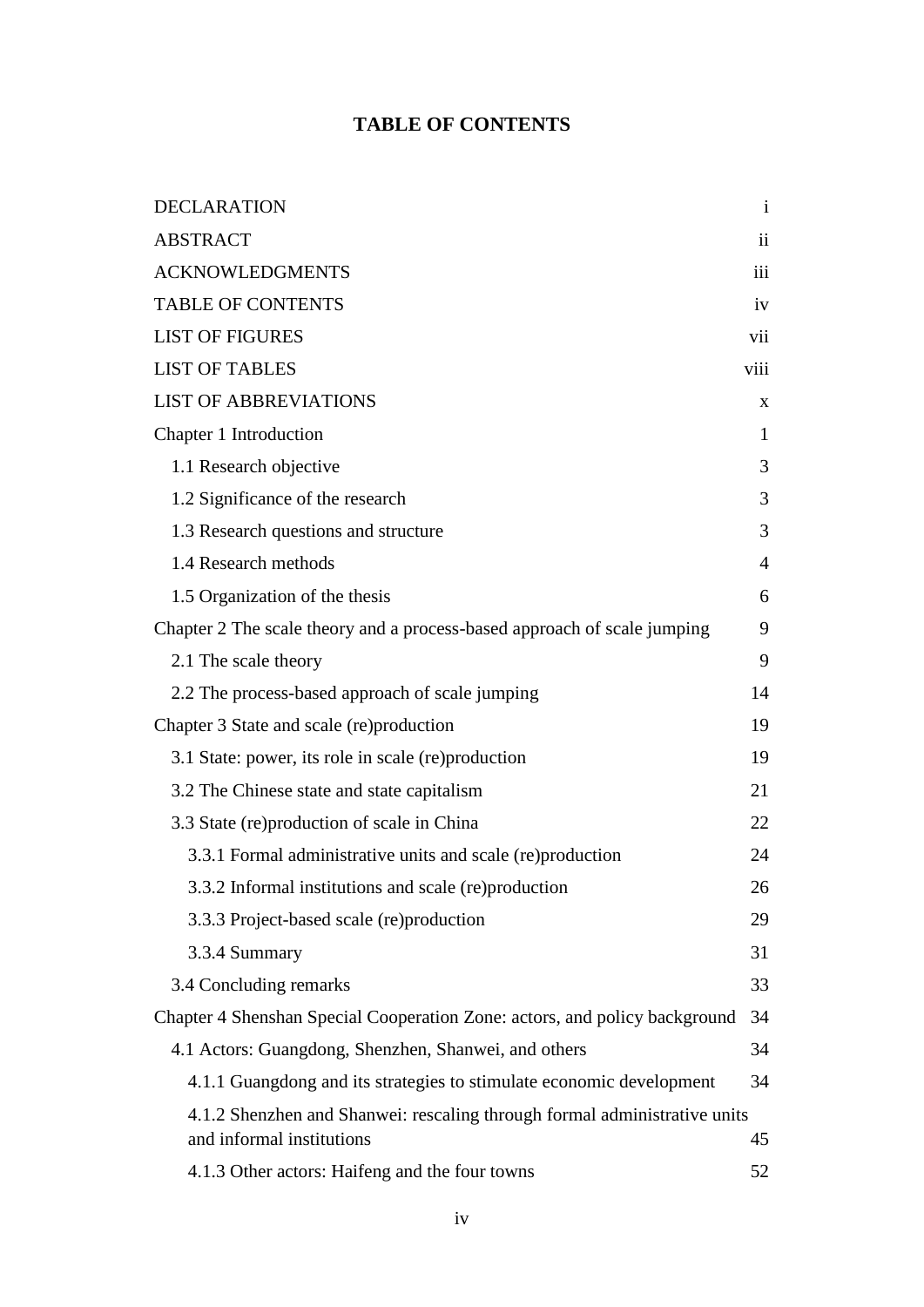| 4. 2 Inter-city cooperation between Shenzhen and Shanwei                                | 57  |
|-----------------------------------------------------------------------------------------|-----|
| 4.2.1 Counterpart support from Shenzhen to Shanwei                                      | 58  |
| 4.2.3 Cooperation in the 'Shen-Guan-Hui-3+2'                                            | 61  |
| 4.3 Upscaling: from an industrial trnasfer park to Shenshan Special Cooperation<br>Zone | 62  |
| 4.4 Summary                                                                             | 64  |
| Chapter 5 The building of the Shenshan Special Cooperation Zone                         | 66  |
| 5.1 Why do local governments rescale their economy?                                     | 67  |
| 5.1.1 Guangdong: to move a step ahead in achieving the common prosperity                | 67  |
| 5.1.2 Shenzhen: to meet the growing demand for construction land                        | 71  |
| 5.1.3 Shanwei: to improve its local economy                                             | 76  |
| 5.1.4 Haifeng and the four towns: to share economic spillover and<br>achievements       | 81  |
| 5.2 How do local governments build Shenshan Special Cooperation Zone?                   | 85  |
| 5.2.1 How does Guangdong build Shenshan Special Cooperation Zone?                       | 85  |
| 5.2.2 How does Shenzhen build Shenshan Special Cooperation Zone?                        | 93  |
| 5.2.3 How does Shanwei build Shenshan Special Cooperation Zone?                         | 107 |
| 5.2.4 How do Haifeng and the four towns build Shenshan Special<br>Cooperation Zone?     | 110 |
| 5.3 What is the outcome of rescaling through Shenshan Special Cooperation<br>Zone?      | 112 |
| 5.3.1 Reshuffles of power relations among actors                                        | 112 |
| 5.3.2 Outspread demonstration effects of 'enclave economy'                              | 114 |
| 5.3.3 Limited contribution of relocated enterprises and fluctuate economic<br>growth    | 115 |
| 5.3.4 Ongoing urban construction                                                        | 118 |
| 5.4 Summary                                                                             | 121 |
| Chapter 6 Discussion and conclusion                                                     | 124 |
| 6.1 Theoretical echoes                                                                  | 124 |
| 6.1.1 Understanding of scale                                                            | 124 |
| 6.1.2 State (re) production of scale from the perspective of scale jumping              | 126 |
| 6.2 Empirical reflections                                                               | 130 |
| Appendix                                                                                | 132 |